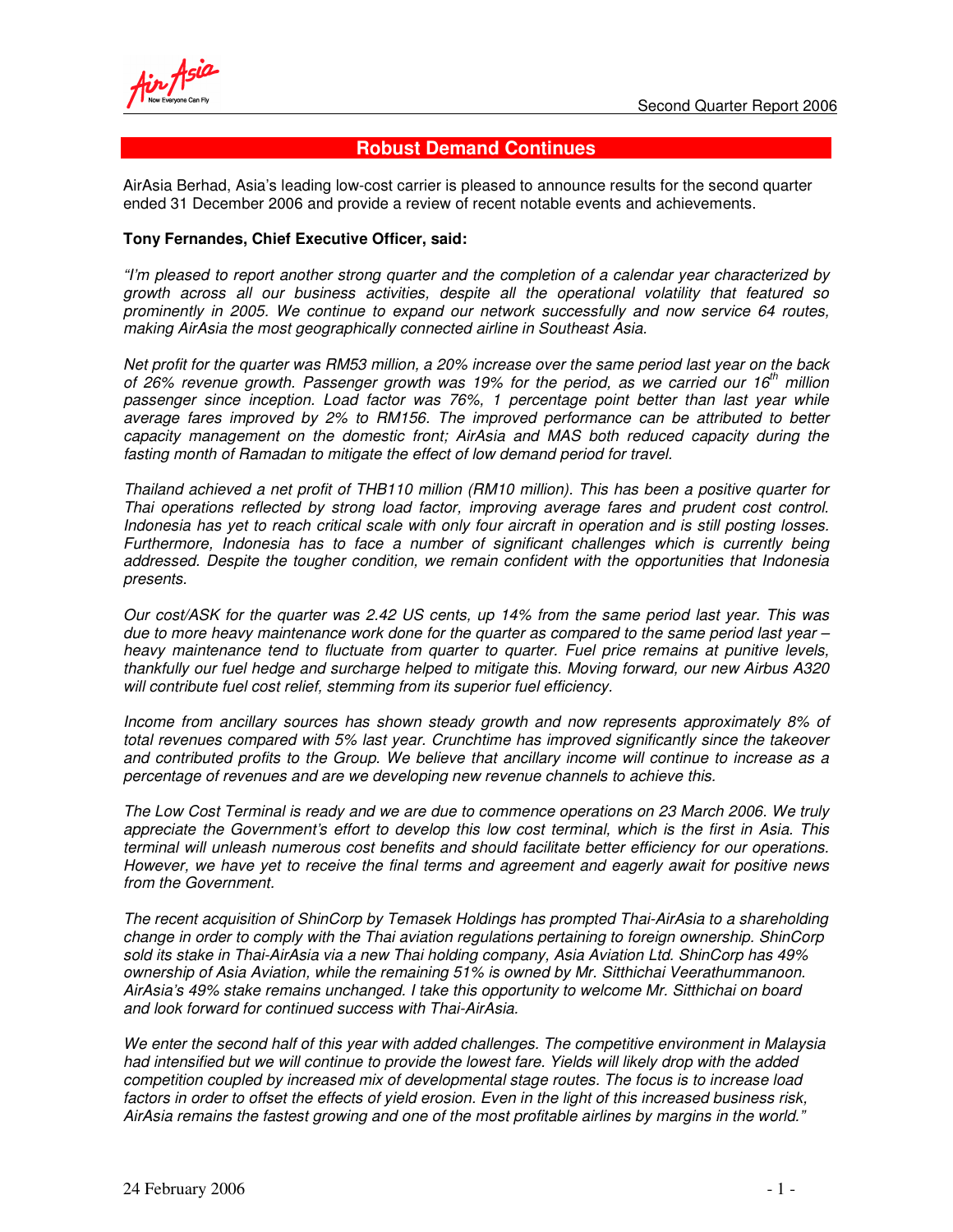

# **Summary of Second Quarter FY2006 Audited Financial Results**

| <b>Year End: June</b><br><b>RM'000</b> | Q <sub>2</sub> 2006 | Q <sub>2</sub> 2005 | $\Delta$ (%) |
|----------------------------------------|---------------------|---------------------|--------------|
|                                        |                     |                     |              |
| Revenue                                | 225.925             | 178,633             | 26%          |
| <b>EBITDAR</b>                         | 78,414              | 67,844              | 16%          |
| Net Income                             | 53,376              | 44,362              | 20%          |
| <b>EBITDAR Margin</b>                  | 35%                 | 38%                 |              |

# **Summary of Second Quarter FY2006 Operating Results**

| Year End : June                                      | Q2 2006                   | Q <sub>2</sub> 2005       | $\Delta$ (%)      |
|------------------------------------------------------|---------------------------|---------------------------|-------------------|
| Passengers Carried<br>ASK (million)<br>RPK (million) | 1,343,795<br>2009<br>1532 | 1,126,393<br>1645<br>1230 | 19%<br>22%<br>25% |
| Rev/RPK - US cents                                   | 3.91                      | 3.82                      | 2%                |
| Cost/ASK - US cents                                  | 2.42                      | 2.13                      | 14%               |
| Cost/ ASK (ex-fuel) - US cents                       | 1.38                      | 1.02                      | 35%               |
| Average Fare (RM)                                    | 156                       | 153                       | 2%                |
| Load Factor                                          | 76%                       | 75%                       |                   |
| Average Stage length (km)                            | 1163                      | 1086                      | 7%                |
| Aircraft (average)                                   | 19.65                     | 16.71                     | 18%               |
| Aircraft (end period)                                | 23                        | 19                        | 21%               |

## **Second Quarter 2006 Review:**

Revenue for the quarter was 26% higher than the same period last year. This is driven by a 19% growth in passengers carried, 2% rise in average fare, 7% rise in stage length and higher contribution from ancillary income. Capacity rose by 22% from the same period last year.

Net profit for the quarter was RM53.4 million, up 20% over the same period last year. EBITDAR margins fell to 35% as compared to 38% last year, as unit cost has increased by 14% from last year.

The quarter's key features are outlined below:-

## *Cost/ASK 2.42 US cents – prudent cost control*

Cost per ASK for the quarter is 2.42 US cents and remains the lowest airline unit cost in the world. Unit cost increased by 14% vs. 2.13 US cents last year. This was due to expenses incurred from more heavy "D" maintenance checks than the same period last year. Cost recoveries derived from our fuel hedge and surcharges helped to alleviate the effect of rising oil prices. However, the effective unit cost of fuel is above forecast and remains a concern to management.

## *Thai-AirAsia – the AirAsia profit model is transportable*

Thai AirAsia posted a net profit of THB109.6 million (RM10.1 million) for the quarter on the back of 28% growth in passenger carried and 11% improvement in average fares. Load factor improved to 81% vs. 75% last year. Average fares also improved by 11% to THB1369 (RM126) while cost per ASK remained largely flat 2.58 US cents for the quarter. EBITDAR margins improved to 25% against 9% for same period last year made possible by enhanced revenue growth and economies of scale benefits.

Thai-AirAsia share ownership changed recently, with Asia Aviation Limited as the new principal shareholder. The shareholding structure for Asia Aviation is 51% owned by Mr. Sittichai Veerathummnoon and the remaining 49% owned by Shin Corporation. There is no change to the equity held in Thai-AirAsia by AirAsia Berhad (49%) and Mr. Tassapon Bijleveld (1%), the Chief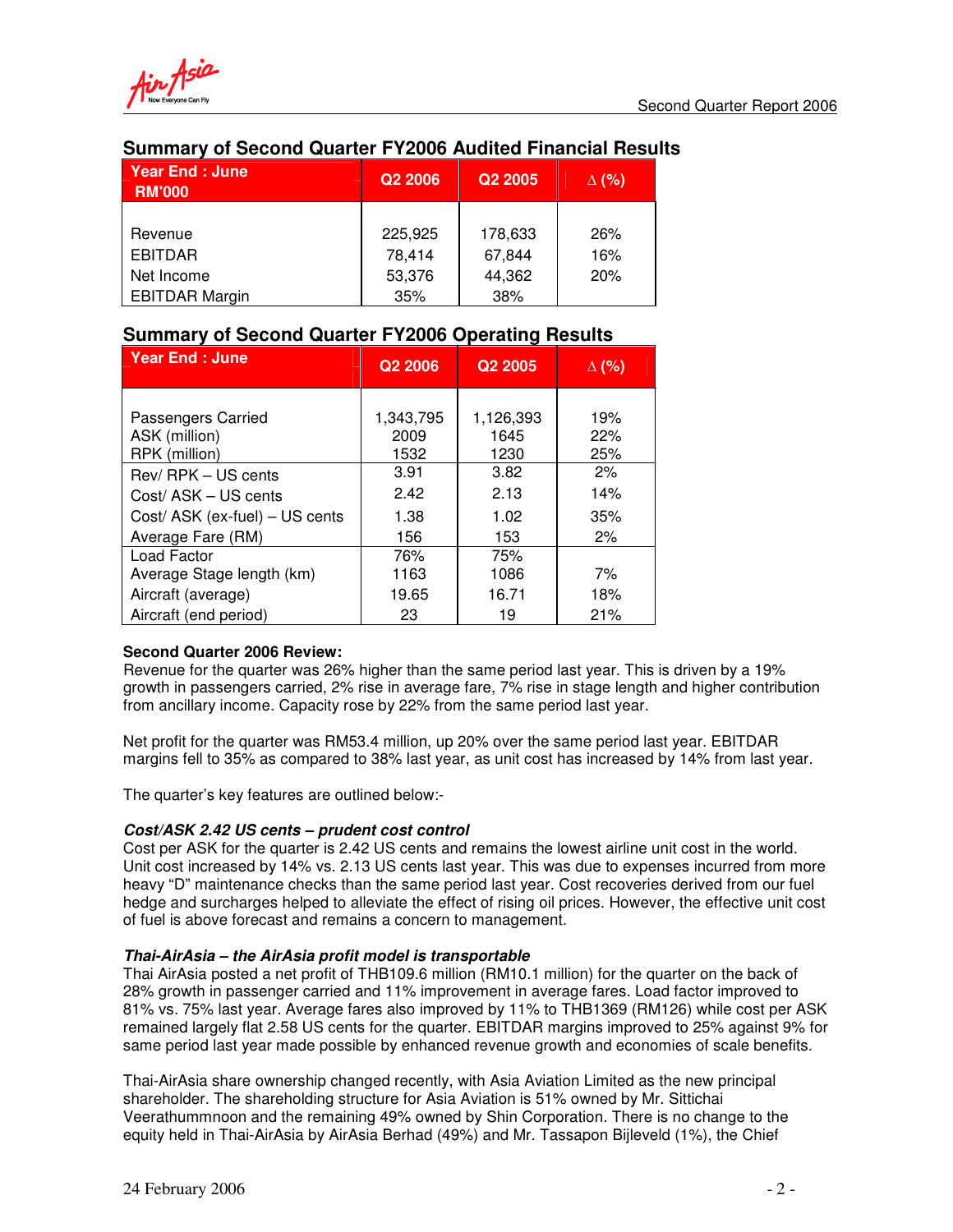

Executive Officer of Thai-AirAsia. Under the new shareholding structure, AirAsia, Thai-AirAsia and Shin Corporation and Mr. Sittichai Veerathummnoon will continue their strong co-operation and remain committed to the development of Thai-AirAsia.

### *Indonesia-AirAsia – continuing to gain traction*

Indonesia-AirAsia carried 281,401 passengers in its fourth quarter of operations, an increase of 63% relative to the last quarter, with Indonesia now operating four aircraft. Load factor was 69%, primarily due to significant addition of capacity. The absence of scale in Indonesia is likely to impact its profitability until economies of scale are attained, at least six to seven aircraft. Indonesia-AirAsia is scheduled to operate with six aircraft by 30 June 2006.

### *Route Expansion – crossing the dots all over Asia*

We have launched 12 new destinations since the beginning of FY2006, bringing the current total route network of 64. Points now served include Hanoi, Siem Reap, Phnom Penh and Solo. The support for the new routes has been positive, with some routes performing ahead of our expectations. We plan to add 5-7 more routes for the remainder of the financial year, depending on market dynamics and regulatory approval.

### *Airbus A320 – the livery of the future*

We received our first Airbus on the eve of our fourth anniversary; now we have four Airbus A320 in our fleet. The transition has been very smooth and the aircraft has exceeded our initial expectations. There has been positive public feedback for the Airbus A320 and it is proved to be popular among our guests. The Airbus A320 has enhanced our image and enables us to improve our service, reliability and fuel efficiency.

### *Two million free tickets – aggressive marketing*

To mark our fourth anniversary, AirAsia launched an aggressive marketing campaign of "2 million free tickets" for every AirAsia destination for travels commencing 7 February until 10 October 2006. The response to this campaign was overwhelming; all tickets were snapped up within 2 weeks. This campaign generated significant positive PR and promoted the penetration into new markets. Moreover, interest was not limited to Asia alone as we had a significant number of bookings from guests in Europe, America, Latin America and Australia – despite no advertising on this campaign in their region.

#### *Galileo GDS – enhancing our distribution channel*

On 18 January 2006, AirAsia announced a strategic collaboration with Galileo International to enhance our distribution system. Galileo International is a leading global distribution system (GDS), and subsidiary of Cendant Travel Distribution Services (TDS). This collaboration will enable Galileo subscribers in over 50,000 travel agencies worldwide to view AirAsia's schedule and inventory. This could potentially open up new markets that previously did not use AirAsia as a travel medium.